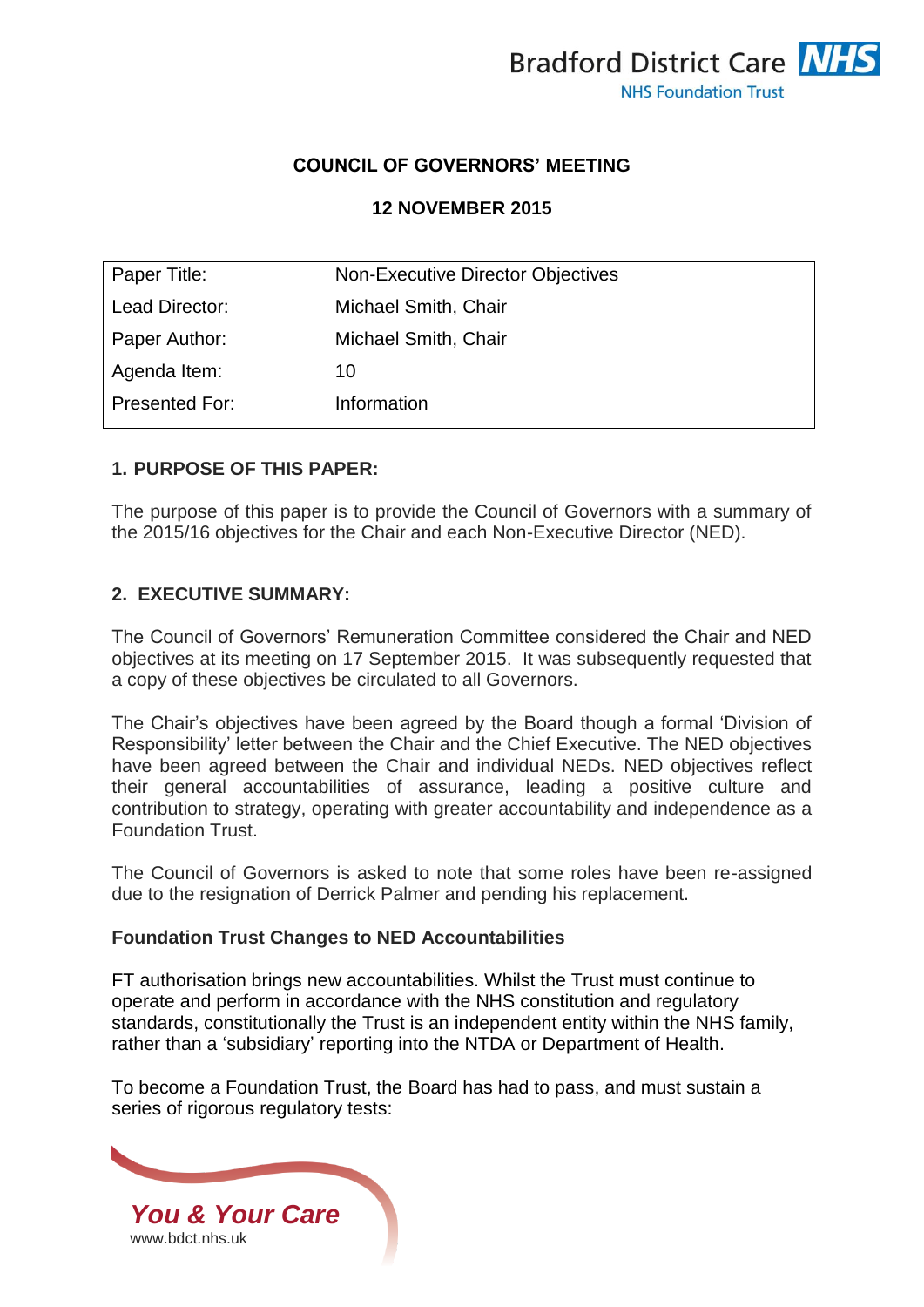- 1. Robust and Sustainable Strategy and Plans
- 2. A Well led Trust with Clear Accountabilities
- 3. A high performing Quality and Safety Culture

Each NED has had to demonstrate that they are 'fit and proper persons', in terms of personal background and the skills, experience and contribution they bring to the work of the Trust and this will be a continuing requirement.

The FT model brings new freedoms and added accountabilities for NEDs; in particular the new chain of local accountability via the Council of Governors and Trust Membership in shaping services to meet local needs, and freedoms to determine and invest in the development of the Trust and its services.

# **Principles Underpinning the NED role**

# **Main Principle**

As members of a unitary board, NEDs should constructively challenge and help develop proposals on strategy. NEDs should also promote the functioning of the Board as a unitary Board.

# **Supporting Principles**

NEDs should scrutinise the performance of management in meeting agreed goals and objectives, and monitor the reporting of performance. They should satisfy themselves on the integrity of financial information and that financial controls and systems of risk management are robust and defensible. They are responsible for determining appropriate levels of remuneration of executive directors and have a prime role in appointing, and where necessary, removing executive directors, and in succession planning.

# **Other Provisions**

In consultation with the council of governors, the Board should appoint one of the independent NEDs to be the Senior Independent Director (SID) to provide a sounding board for the chairperson and to serve as an intermediary for the other directors when necessary. The SID should be available to governors if they have concerns that contact through the normal channels of chairperson, Chief Executive, Finance Director or Trust Secretary has failed to resolve, or for which such contact is inappropriate.

The chairperson should hold meetings with the NEDs without the executives present. Led by the SID, the NEDs should meet without the chairperson present, at least annually, to appraise the chairperson's performance, and on other such occasions as are deemed appropriate.

Where directors have concerns that cannot be resolved about the running of the FT or a proposed action, they should ensure that their concerns are recorded in the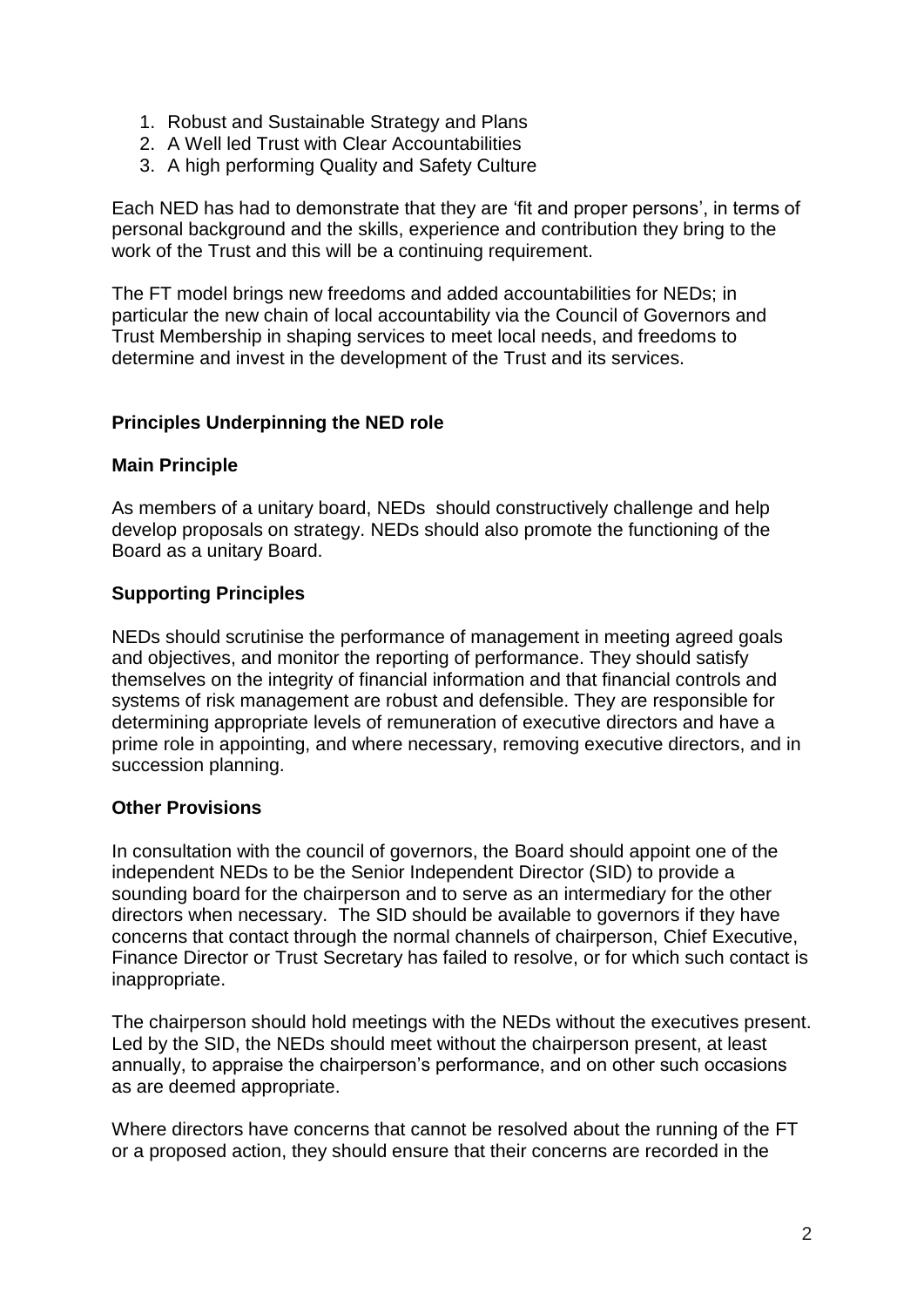Board minutes. On resignation, a director should provide a written statement to the chairperson for circulation to the board, if they have any such concerns.

# **Committees and Other NED Roles**

In addition to their membership of the Trust's Unitary Board, all NEDs have significant Board Committee roles, with formally delegated authority to act on behalf of the Board. Some NEDs also have formal designated responsibilities as Deputy Chair, SID or as NED Champion.

Appendix 1 sets out current NED accountabilities.

NEDs are expected to contribute from their own professional experience and to keep themselves up to date with developments relating to local, regional and national health related matters. This Trust places particular value in NEDs having regular contact with staff and service users and the communities we serve to inform the work of the Board.

NEDs play a crucial role in bringing an independent perspective to the Boardroom, in addition to any specific knowledge or skills that they may have. NEDs including the Chair have particular role in facilitating the council of governors to hold NEDs to account for the performance of the Board of Directors.

Whilst Executive Directors have a professional role, NEDS have the same duties and responsibilities as Executive Directors. They cover all the Board's business, share the Board's collective and individual responsibility for the decisions of the Board, are open to challenge by all Board colleagues and share the same legal liabilities.

Executive directors will naturally be expected to have the most detailed knowledge of their particular business accountabilities, and their objectives will reflect specific plans and deliverables. In comparison, NEDs objectives generally relate to contributions to strategy, effective oversight of performance, assurance and risk through contributions at Board and Committees.

Whilst legislation specifies that governors hold NEDs to account for the performance of the Board, executive directors need to help facilitate good accountability relationships by providing timely information, or participating in dialogue with the Governing Council.

# **Holding to Account**

To hold to account is to receive an account or an explanation and justification for actions taken or not taken; to test the account through questioning, to form a judgement and feedback. Good accountability relationships provide checks and balances to reduce the scope for flawed decision making.

Hence for governors, the outcome they should seek from holding non-exec directors to account is **assurance about the performance of the Board; confidence**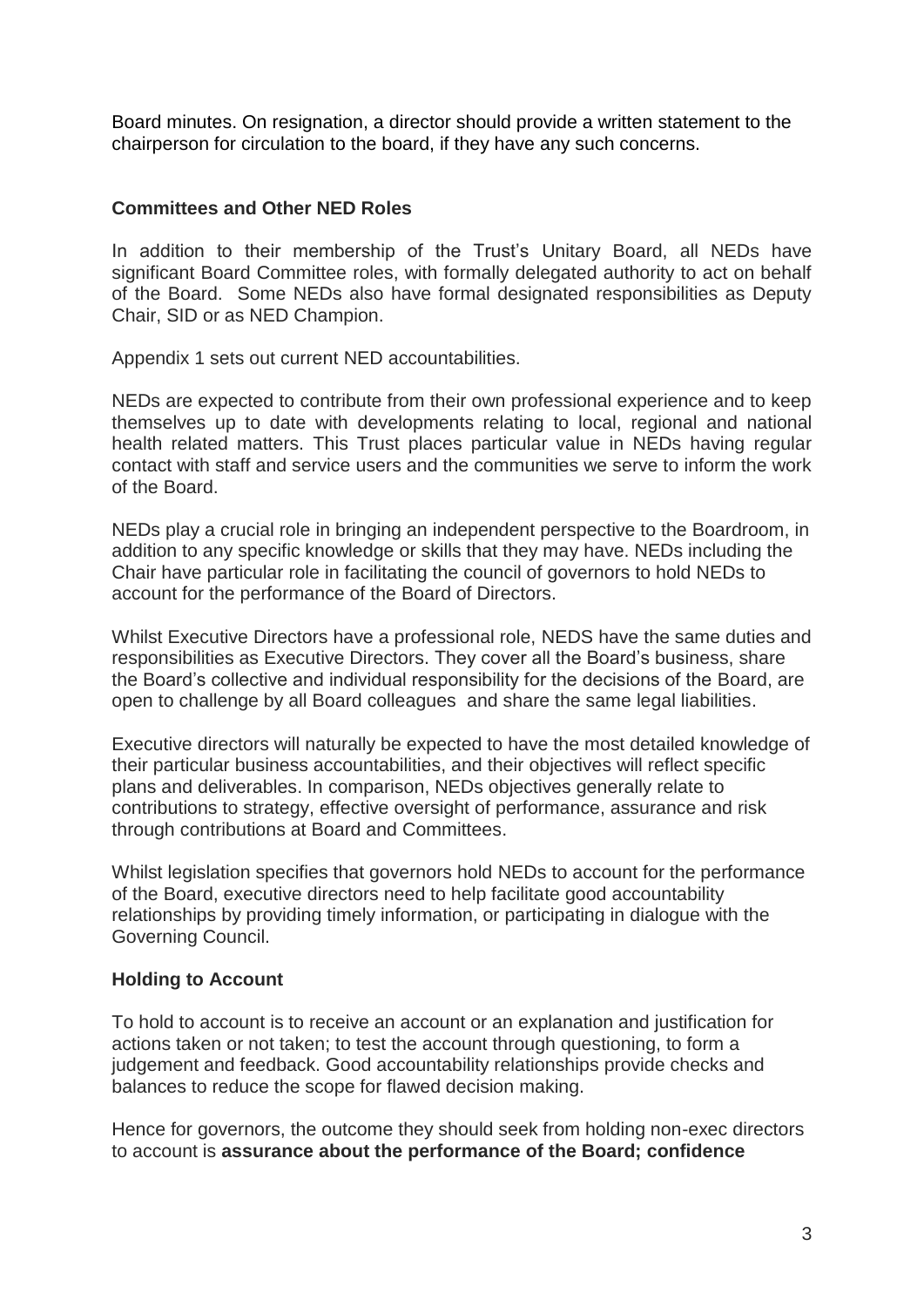**backed by sufficient evidence**, that the Board is setting strategy, controlling the Trust, establishing the right culture and delivering accountability.

Holding to account is not the same process as appraisal. NEDs are jointly and severally accountable to Governors for the collective performance of the Board, not their own individual performance. Unlike annual appraisal, holding to account is not a set-piece annual event. Governors will need to use a range of interactions with NEDs and the Board generally to properly hold NEDs to account.

- Overall good relationships are paramount, based on honesty, candour and trust, combined with evidence that NEDs are promoting the trusts values, and supporting a positive culture
- Evidence of appropriate Board challenge, adoption of realistic action plans, attention to key risks, external assurance, and how the Board has intervened to deal with issues of performance would indicate a robust accountability process.

And to demonstrate the chain of accountability from the public to the Board:

- Attending the Council of Governors with sufficient frequency to ensure they understand the views of Governors on the key strategic and performance issues facing the Trust.
- Holding a continuing dialogue with the Council of Governors, by sharing the work of the Board and its Committees and their own priorities in contributing to delivering the Trust's strategic objectives, high level financial and operational performance.
- Taking into account the views of governors and other members to gain a wider perspective on the Trust.
- Ensuring that the Board is aware of feedback from the views and work of the Council of Governors.

# **3. RECOMMENDATIONS**

The Council of Governors is asked to:

- note the objectives of the Chair and Non-Executive Directors.
- note the re-assignment of Committee roles.
- endorse the appointment of Mr Rob Vincent CBE as Senior Independent Director.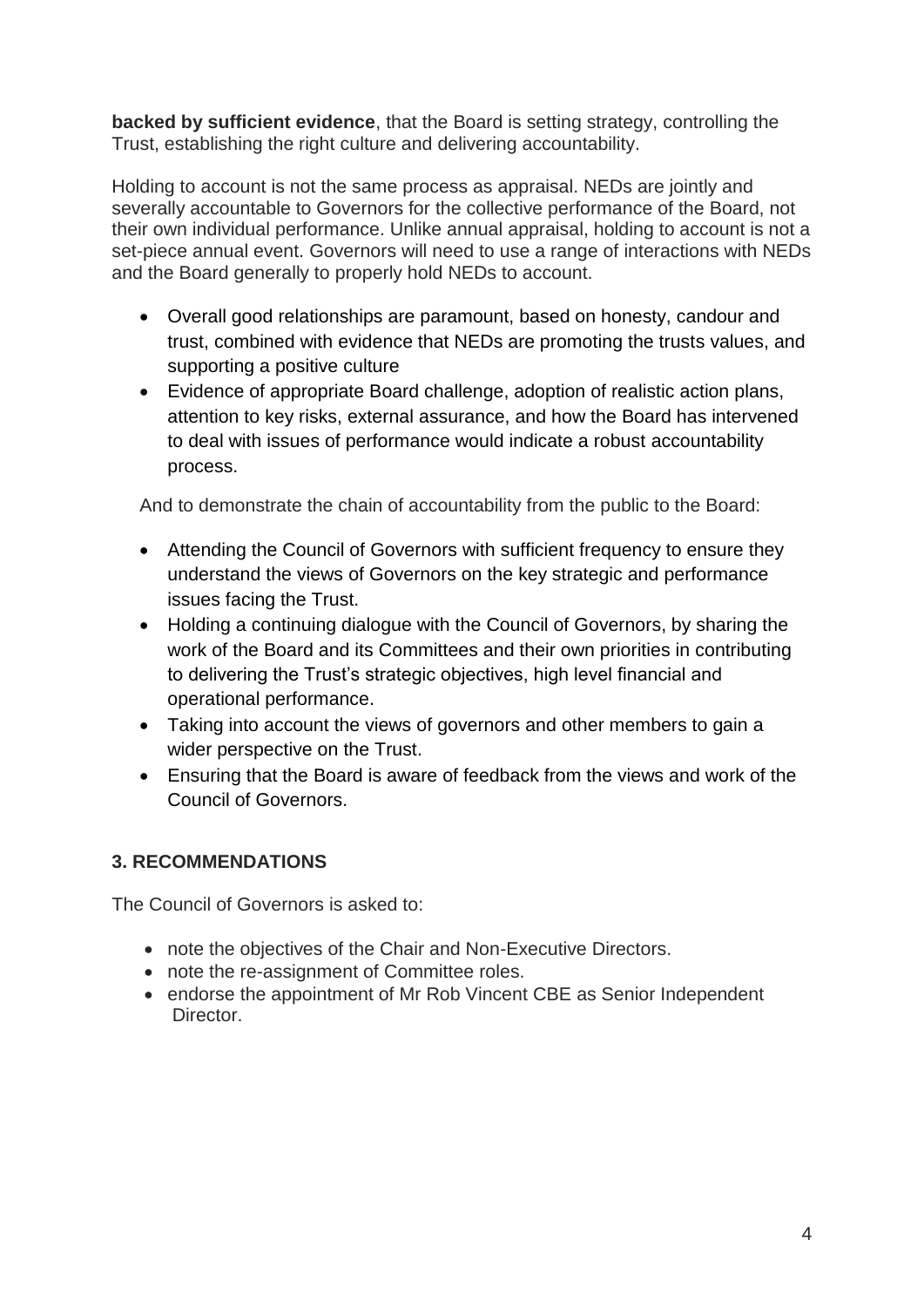# **Appendix 1 - Board & Committee Roles (From 8 November 2015)**

|        | <b>Board</b> | <b>Board</b><br><b>Nominations</b><br>Committee | Audit<br>Committee | Quality &<br>Safety<br>Committee | Finance,<br><b>Business</b><br>&<br>Investment<br>Committee | Mental<br>Health<br>Legislation<br>Committee | Charitable<br><b>Funds</b><br>Committee | <b>Board</b><br>Remuneration<br>Committee |
|--------|--------------|-------------------------------------------------|--------------------|----------------------------------|-------------------------------------------------------------|----------------------------------------------|-----------------------------------------|-------------------------------------------|
| Chair  | M Smith      | M Smith                                         | D Banks            | S Butler                         | R Vincent                                                   | R Coyle                                      | N Mirza                                 | M Smith                                   |
| Deputy | R Vincent    | R Vincent                                       | <b>Sue Butler</b>  | N Mirza                          | R Coyle                                                     | N Mirza                                      | R Coyle                                 | R Vincent                                 |
| Member | All          | All                                             | Vacant*            | Vacant*                          | D Banks                                                     | R Vincent                                    | D Banks                                 | N Mirza                                   |
|        |              |                                                 |                    |                                  |                                                             |                                              |                                         | R Coyle                                   |
|        |              |                                                 |                    |                                  |                                                             |                                              |                                         |                                           |

New assignments in *italics*

\*Trust Chair will cover vacant posts in the interim pending NED recruitment

Other Roles Senior Independent Director - *R Vincent* 'Whistle Blowing' Champion – S Butler Board Health & Safety Champion – R Coyle Board Inclusion Champions – N Mirza, M **Smith**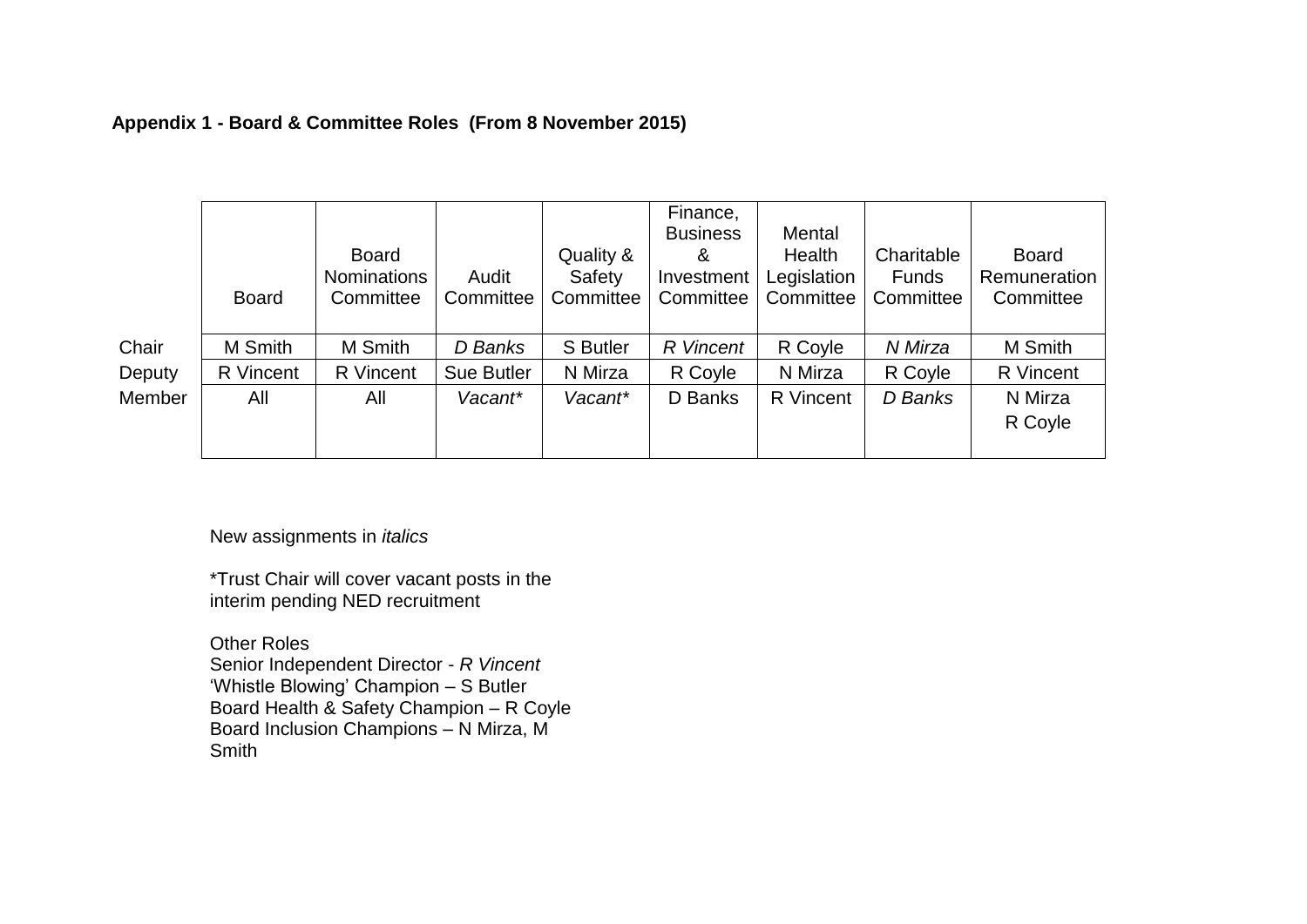# Appendix 2 **- Chair and Non-Executive Objectives**

|                | Michael Smith - Chair's Objectives                                                                                                                            | 2015/16 Outcomes                                                                                                                           |
|----------------|---------------------------------------------------------------------------------------------------------------------------------------------------------------|--------------------------------------------------------------------------------------------------------------------------------------------|
| 1.             | Ensure the Board has a clear view of the important<br>strategic and operational issues facing the Trust and<br>devotes proper time and consideration to these | Agendas focussed on the important strategic and operational issues facing<br>the Trust at the right level/time for effective contribution. |
|                | priorities.                                                                                                                                                   | Board and the Council of Governors understand their respective roles,                                                                      |
| 2 <sub>1</sub> | Ensure the new Council of Governors is well                                                                                                                   | discharge responsibilities appropriately and work together constructively.                                                                 |
|                | organised, supported and engaged in informing and<br>addressing these priorities.                                                                             | Effective, open communications between the Board and CoG.                                                                                  |
|                |                                                                                                                                                               | Board and CoG members feel that their combined contribution is adding<br>value.                                                            |
| 3.             | Ensure an effective stakeholder engagement strategy<br>and plan is maintained in support of the Trust's<br>priorities.                                        | Positive stakeholder engagement strategy and processes.                                                                                    |
|                | 4. Lead the programme of engagements at local,<br>regional and national level.                                                                                | Learning and insights from stakeholder engagements inform plans and<br>priorities.                                                         |
|                | 5. Ensure a robust, effective process is maintained to<br>ensure compliance with the Trust's licence conditions.                                              | Oversight/foresight and assurance of strategic and operational risks                                                                       |
|                |                                                                                                                                                               | Monitoring of the current work and performance of the Trust, its longer term<br>plans and sustainability.                                  |
|                |                                                                                                                                                               | Accurate, timely information regulatory bodies and stakeholders.                                                                           |
| 6.             | Ensure that the Board and the CoG devote                                                                                                                      | A high performing Board                                                                                                                    |
|                | appropriate time to their own development, the Board                                                                                                          | An informed and proactive CoG.                                                                                                             |
|                | maintains an appropriate skill mix and CoG<br>membership remains representative.                                                                              | Board and CoG and its individual members operating in accordance with the<br>NHS constitution and the Trust's own values.                  |
|                | <b>Chair Board Nominations &amp; Remuneration</b>                                                                                                             |                                                                                                                                            |
|                | Committees.                                                                                                                                                   |                                                                                                                                            |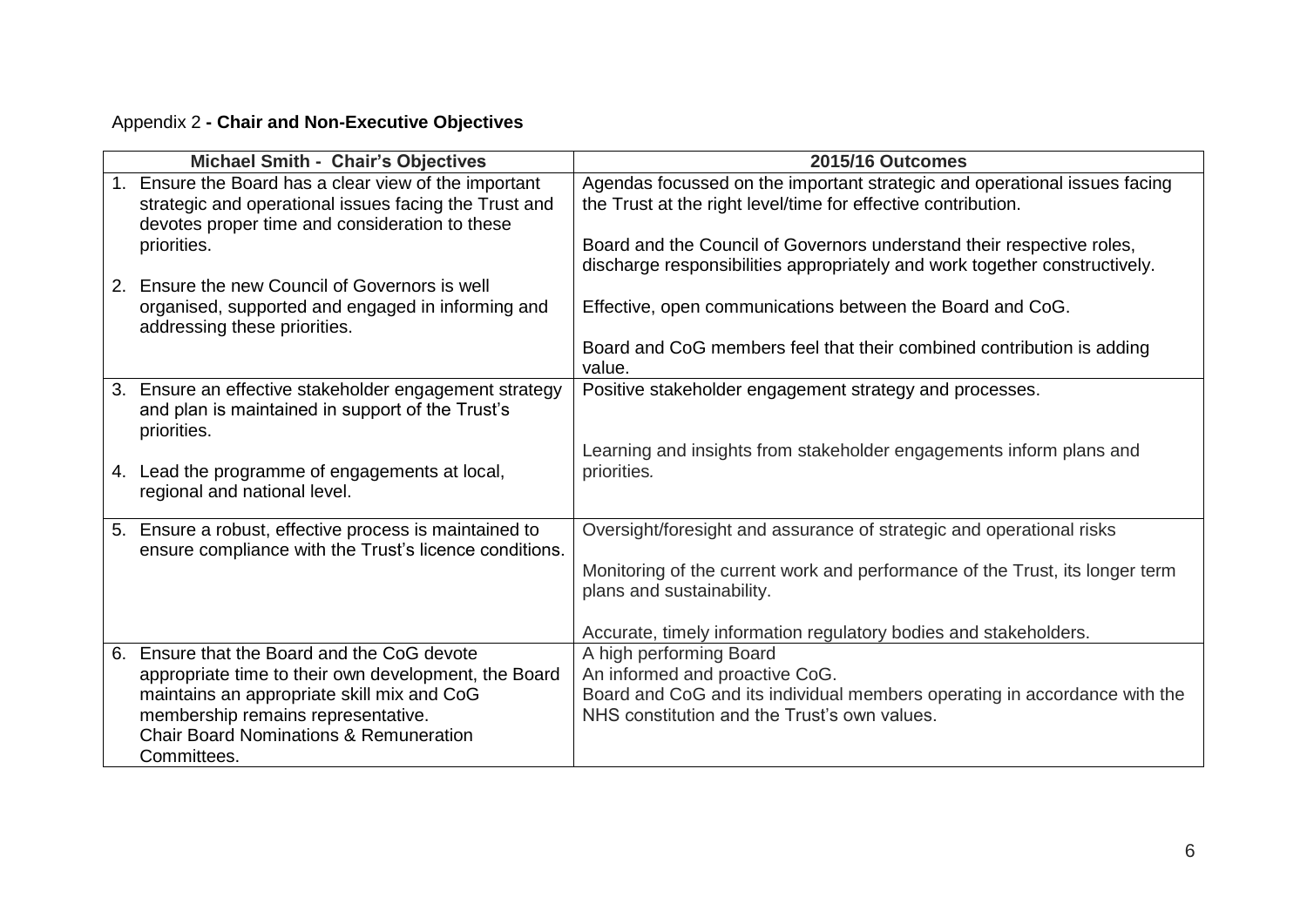| <b>David Banks - Objectives</b>                                                                                                                                                                                                                                                       | <b>2015/16 Outcomes</b>                                                                                                                                                                                                                                                                                                                                                                                                                                                                 |
|---------------------------------------------------------------------------------------------------------------------------------------------------------------------------------------------------------------------------------------------------------------------------------------|-----------------------------------------------------------------------------------------------------------------------------------------------------------------------------------------------------------------------------------------------------------------------------------------------------------------------------------------------------------------------------------------------------------------------------------------------------------------------------------------|
| <b>Chair - Audit Committee.</b><br>Ensure that the committee provides robust assurance in context<br>of Monitor's regulatory requirements, current and emerging<br>risks, IBP and the transformation programme, and the learning<br>from Francis and other inquiries.                 | Appropriate assurance to the Board regarding key areas of<br>governance:<br>Risk management and internal control<br>$\bullet$<br>Internal and external audit<br>$\bullet$<br>Counter fraud<br>$\bullet$<br><b>Financial reporting</b><br>Constructive relationships with external and internal auditors.<br>Abreast of best audit practice through links with other audit providers.<br>Future arrangements for the appointment of auditors agreed with<br><b>Council of Governors.</b> |
| <b>Member – Finance Business &amp; Investment Committee</b><br><b>Member - Charitable Funds Committee</b><br><b>Member - Board Nominations Committee</b>                                                                                                                              | Contribution to Foundation Trust monitoring & assurance through<br>active membership of designated committees and roles.                                                                                                                                                                                                                                                                                                                                                                |
| <b>Contribution to Strategy (all NEDs)</b><br>Keep up to date with national, regional and local developments<br>relevant to the work of the Trust.<br>Contribute to the Board's foresight and definition of the Trust's<br>strategic opportunities, challenges, priorities and agenda | Contribution shaping and agreeing Foundation Trust strategy drawing<br>on professional Commercial, Financial background.<br>Engagement with and awareness of Stakeholder views/plans,<br>opportunities, risks and trends.                                                                                                                                                                                                                                                               |
| <b>Contribution to Unitary Board Oversight and Governance</b><br>(all NEDs)<br>Critical friend to the Exec and Board.<br>Contact with Trust services, staff and service users.<br>Engagement with the Council of Governors.                                                           | Contribution to Board as a critical friend.<br>Participation in Board visits, workshops and events.<br>Good relationships/Dialogue with CoG regarding Committee/NED<br>work.                                                                                                                                                                                                                                                                                                            |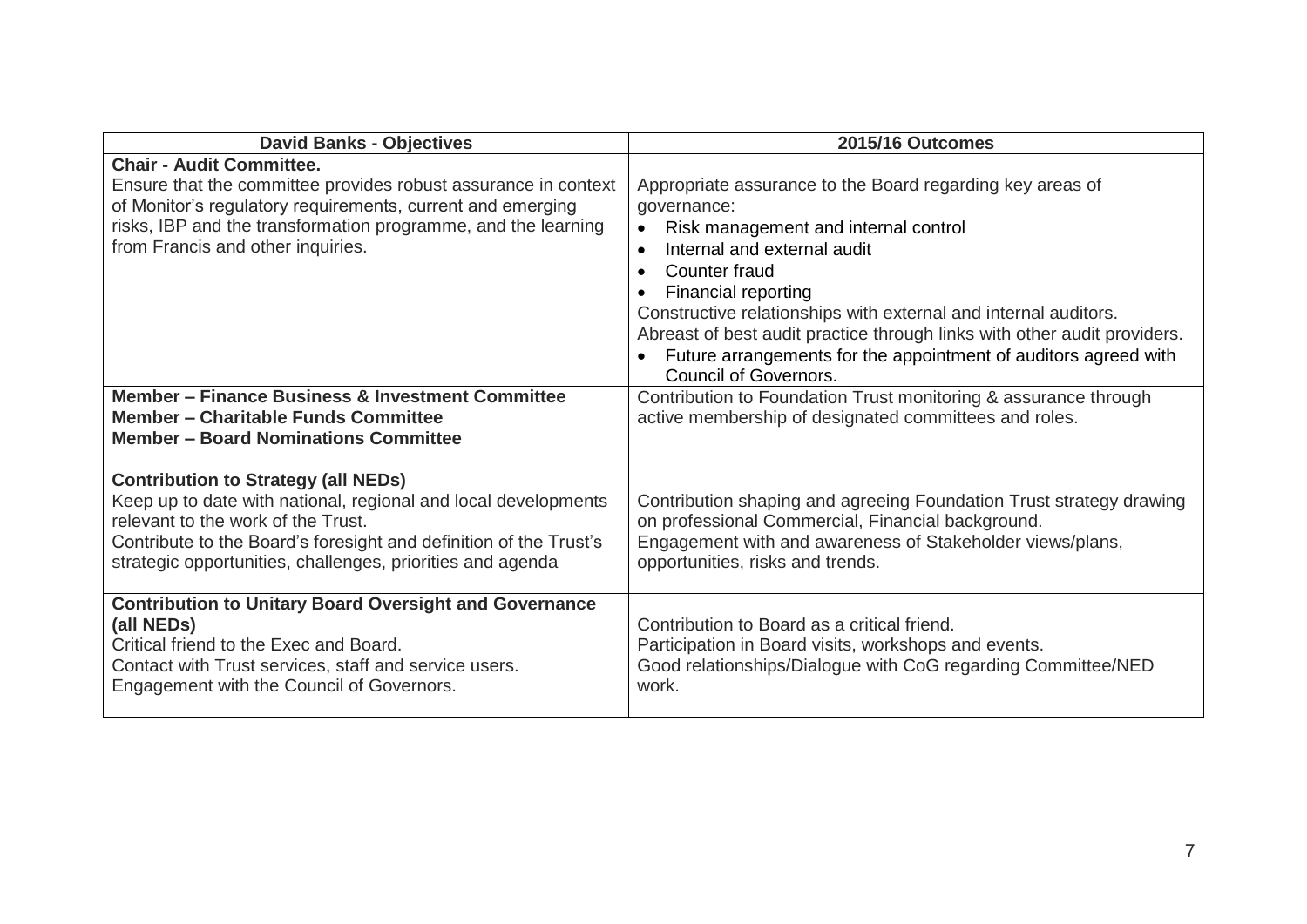| Dr Sue Butler - Objectives                                                                                                                                                                                                                                                                                                                                                                                                                           | 2015/16 Outcomes                                                                                                                                                                                                                                                                                                                                                                                                                                                  |
|------------------------------------------------------------------------------------------------------------------------------------------------------------------------------------------------------------------------------------------------------------------------------------------------------------------------------------------------------------------------------------------------------------------------------------------------------|-------------------------------------------------------------------------------------------------------------------------------------------------------------------------------------------------------------------------------------------------------------------------------------------------------------------------------------------------------------------------------------------------------------------------------------------------------------------|
| <b>Chair - Quality and Safety Committee</b><br>Ensure that the committee:<br>achieves its objectives (as set out in its Terms of<br>Reference) during 2015/16;<br>streamlines and strengthens the Quality and Safety<br>$\bullet$<br>assurance process (including quarterly reporting to<br>Monitor);<br>provides support and assurance to the Board as set out in<br>$\bullet$<br>its objectives and as directed by the Board from time to<br>time. | Appropriate assurance to the Board regarding key areas of governance:<br>achievement of quality, safety and access goals and standards<br>Quality and Safety governance processes<br>Safe Staffing<br>$\bullet$<br>Quality and Safety aspects of business transformation<br>Reporting and Learning from incidents and complaints<br>Links with professional councils<br>$\bullet$<br>Review of QAS committee business (including learning from a peer<br>review). |
| <b>Member - Audit Committee</b><br><b>Member - Board Nominations Committee</b>                                                                                                                                                                                                                                                                                                                                                                       | Contribution to Foundation Trust monitoring & assurance through active<br>membership of designated committees and roles.                                                                                                                                                                                                                                                                                                                                          |
| <b>Contribution to Strategy (all NEDs)</b><br>Keep up to date with national, regional and local developments<br>relevant to the work of the Trust.<br>Contribute to the Board's foresight and definition of the Trust's<br>strategic opportunities, challenges, priorities and agenda                                                                                                                                                                | Contribution to shaping and agreeing Foundation Trust Practice<br>drawing on professional Medical/Medical Leadership background.<br>Engagement with and awareness of Stakeholder views/plans,<br>opportunities, risks and trends.<br>Contribution to shaping Trust Strategy.                                                                                                                                                                                      |
| <b>Contribution to Unitary Board Oversight and Governance</b><br>(all NEDs)<br>Critical friend to the Exec and Board.<br>Contact with Trust services, staff and service users.<br>Engagement with the Council of Governors.                                                                                                                                                                                                                          | Contribution to Board as a critical friend.<br>Participation in Board visits, workshops and events.<br>Good relationships/Dialogue with CoG regarding Committee/NED work.                                                                                                                                                                                                                                                                                         |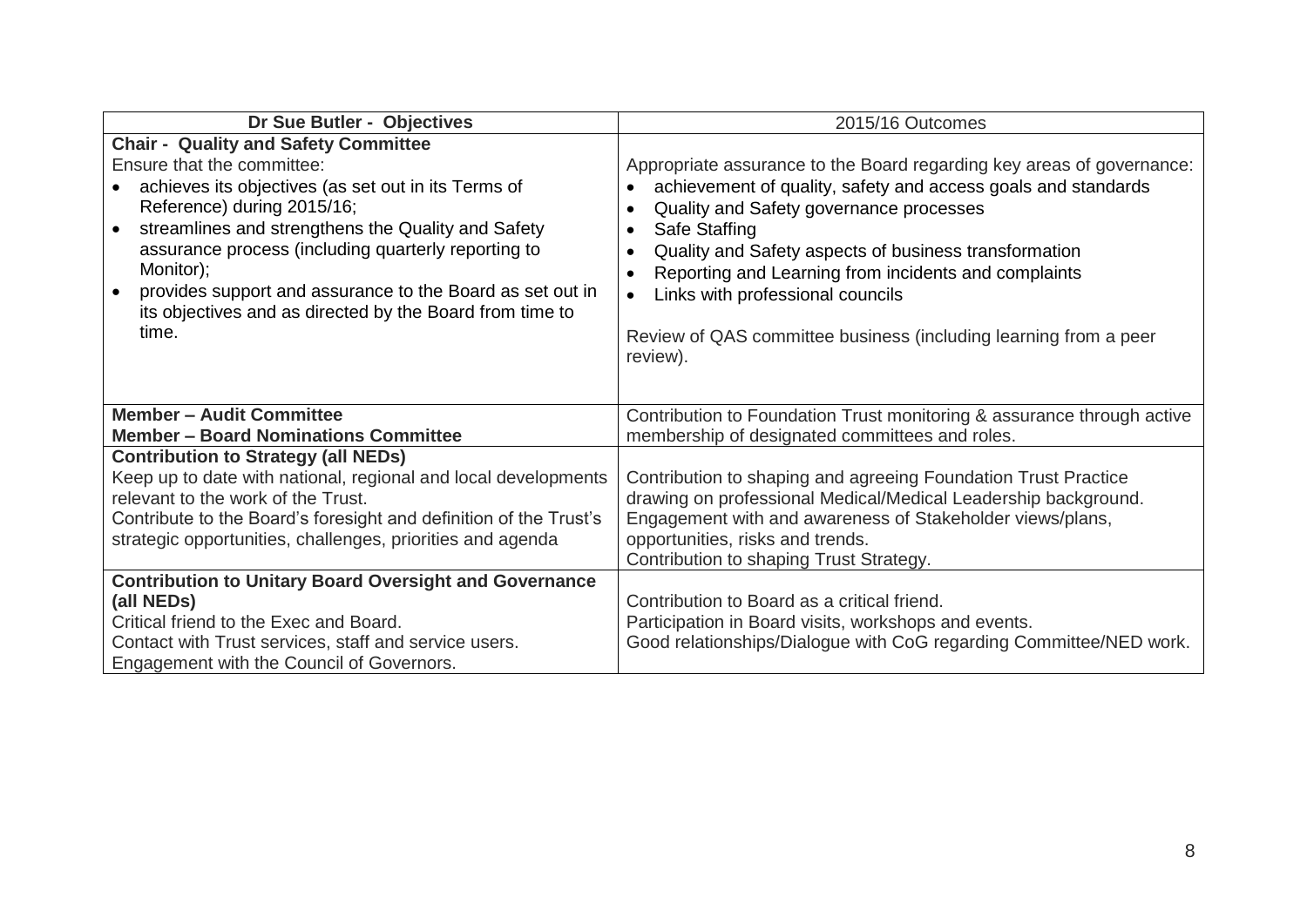| <b>Rob Vincent CBE - Objectives</b>                                        | 2015/16 Outcomes                                                         |
|----------------------------------------------------------------------------|--------------------------------------------------------------------------|
| <b>Chair - Finance Business &amp; Investment Committee.</b>                | Appropriate assurance to the Board on:                                   |
| Ensure that the committee:                                                 | quarterly reporting to Monitor;<br>$\bullet$                             |
| achieves its objectives (as set out in its Terms of Reference)             | financial performance;<br>$\bullet$                                      |
| during 2015/16;                                                            | financial systems;<br>$\bullet$                                          |
| establishes and embeds the process for quarterly reporting<br>$\bullet$    | business transformation, cost and productivity improvement;<br>$\bullet$ |
| of financial performance to Monitor;                                       | matters which come to the Committee's attention which may                |
| provides support and assurance to the Board as set out in its<br>$\bullet$ | influence the Trust's licence conditions, allocation of resources        |
| objectives and as directed by the Board from time to time.                 | and medium to longer term financial strategy;                            |
| Deputy Board Chair and Senior Independent Director.                        |                                                                          |
| Deputise for the Chair in his absence:                                     | Contribution to the Chair and Board in supporting the development of     |
| Available to members and Governors if they have concerns                   | unitary Board Practice.                                                  |
| which contact through the normal channels of Chair, Chief                  |                                                                          |
| Executive or Director of Finance has failed to resolve or for              | Professional relationship with the CoG                                   |
| which such contact is inappropriate.                                       |                                                                          |
| Lead the Non-Executive Directors in evaluating the Chair's                 | Agreed, effective appraisal process.                                     |
| performance, and agree the outcome of the evaluation with the              |                                                                          |
| <b>Council of Governors.</b>                                               |                                                                          |
| Member - Mental Health Legislation Committee                               | Contribution to Foundation Trust monitoring & assurance through          |
| <b>Deputy Chair - Board Nominations Committee,</b>                         | active membership of designated committees and roles.                    |
| <b>Deputy Chair - Board Remuneration Committee</b>                         |                                                                          |
| <b>Contribution to Strategy (all NEDs)</b>                                 |                                                                          |
| Keep up to date with national, regional and local developments             | Contribution to shaping and agreeing Foundation Trust Strategy           |
| relevant to the work of the Trust.                                         | drawing on professional background - Local Government/Regional &         |
| Contribute to the Board's foresight and definition of the Trust's          | National Policy/whole systems development.                               |
| strategic opportunities, challenges, priorities and agenda                 | Engagement with and awareness of Stakeholder views/plans,                |
|                                                                            | opportunities, risks and trends.                                         |
| <b>Contribution to Unitary Board Oversight and Governance</b>              |                                                                          |
| (all NEDs)                                                                 | Contribution to Board as a critical friend.                              |
| Critical friend to the Exec and Board.                                     | Participation in Board visits, workshops and events.                     |
| Contact with Trust services, staff and service users.                      | Good relationships/Dialogue with CoG regarding Committee/NED             |
| Engagement with the Council of Governors.                                  | work.                                                                    |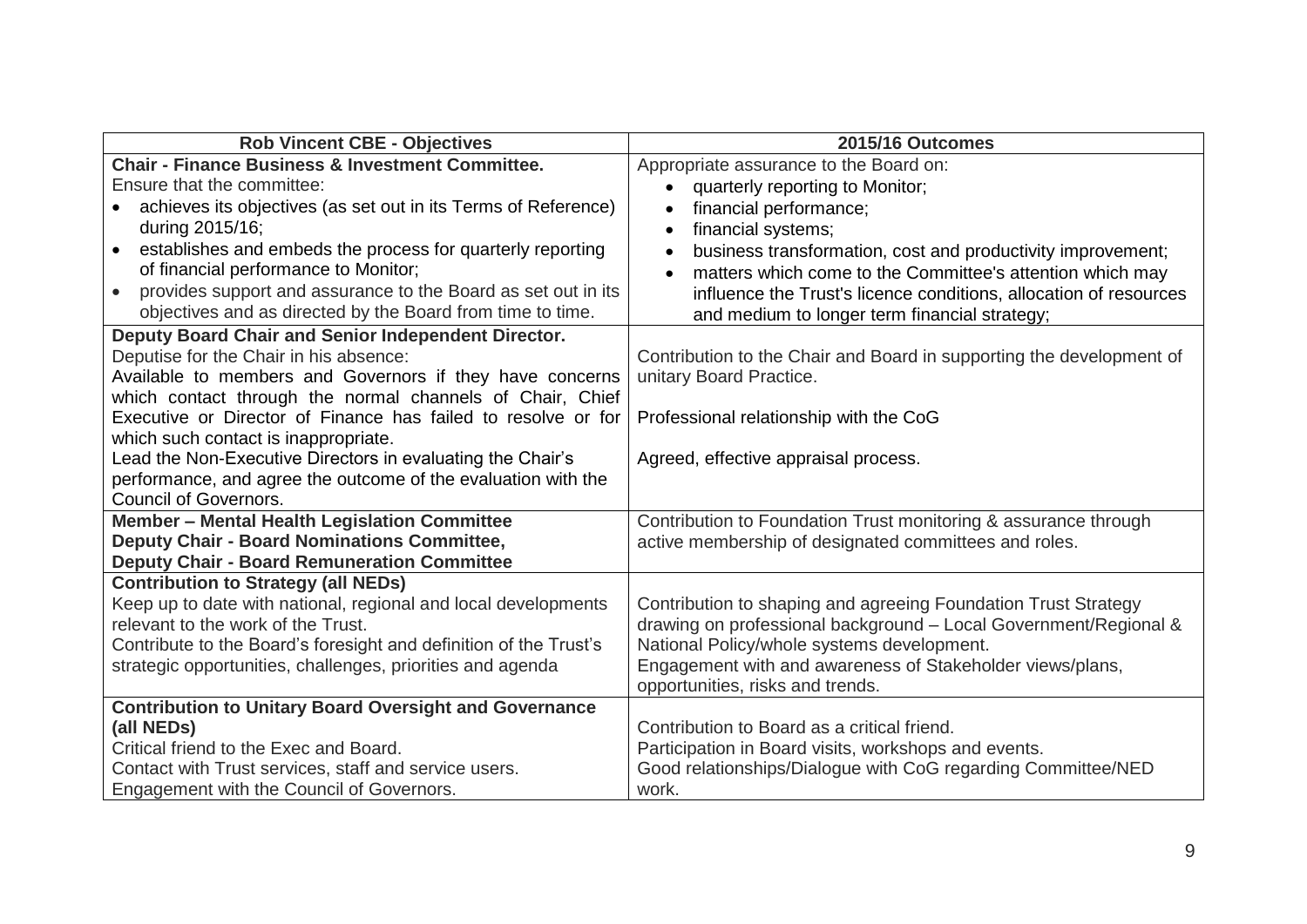| Nadira Mirza - Objectives                                                                    | <b>Outcomes</b>                                                          |
|----------------------------------------------------------------------------------------------|--------------------------------------------------------------------------|
| <b>Chair - Charitable Funds Committee</b>                                                    |                                                                          |
| Ensure that the committee:                                                                   | Appropriate assurance to the Board regarding key areas of                |
| achieves its objectives (as set out in its Terms of Reference)                               | governance:                                                              |
| during 2015/16;                                                                              | that the Charity complies with current and new legislation;<br>$\bullet$ |
| provides support and assurance to the Board as set out in its<br>$\bullet$                   | that the Charity manages and invests and spends its funds                |
| objectives and as directed by the Board from time to time.                                   | appropriately                                                            |
|                                                                                              | a culture of fundraising within the Trust and local population is        |
|                                                                                              | encouraged                                                               |
|                                                                                              | • review the Charity's Annual Report and Accounts.                       |
| <b>Deputy Chair - Mental Health Legislation Committee</b>                                    | Mentor chair of the 'staff network' and become actively engaged in the   |
| <b>Member - Quality and Safety Committee</b>                                                 | BME strategy by championing the leadership programme and                 |
| <b>Member - Board Remuneration Committee</b>                                                 | identifying specific service improvements for BME service users          |
| <b>Member - Board Nominations Committee</b>                                                  | (CAMHS and AMH)                                                          |
|                                                                                              |                                                                          |
| Other roles.                                                                                 |                                                                          |
| <b>BME Champion in leadership capacity development</b>                                       |                                                                          |
| NED rep to 'Aspiring Cultures' (BME) staff network working                                   |                                                                          |
| group                                                                                        |                                                                          |
| Member - You and Your Care Strategic Community<br><b>Contribution to Strategy (all NEDs)</b> |                                                                          |
| Keep up to date with national, regional and local developments                               | Contribution to shaping and agreeing Foundation Trust strategy           |
| relevant to the work of the Trust.                                                           | drawing on professional background - School, Further & Higher            |
| Contribute to the Board's foresight and definition of the Trust's                            | Education and Community/Entrepreneurial Sector Engagement.               |
| strategic opportunities, challenges, priorities and agenda                                   |                                                                          |
|                                                                                              | Engagement with and awareness of Stakeholder views/plans,                |
|                                                                                              | opportunities, risks and trends.                                         |
| <b>Contribution to Unitary Board Oversight and Governance</b>                                |                                                                          |
| (all NEDs)                                                                                   | Contribution to Board as a critical friend.                              |
| Critical friend to the Exec and Board.                                                       | Participation in Board visits, workshops and events.                     |
| Contact with Trust services, staff and service users.                                        | Good relationships/Dialogue with CoG regarding Committee/NED             |
| Engagement with the Council of Governors.                                                    | work.                                                                    |